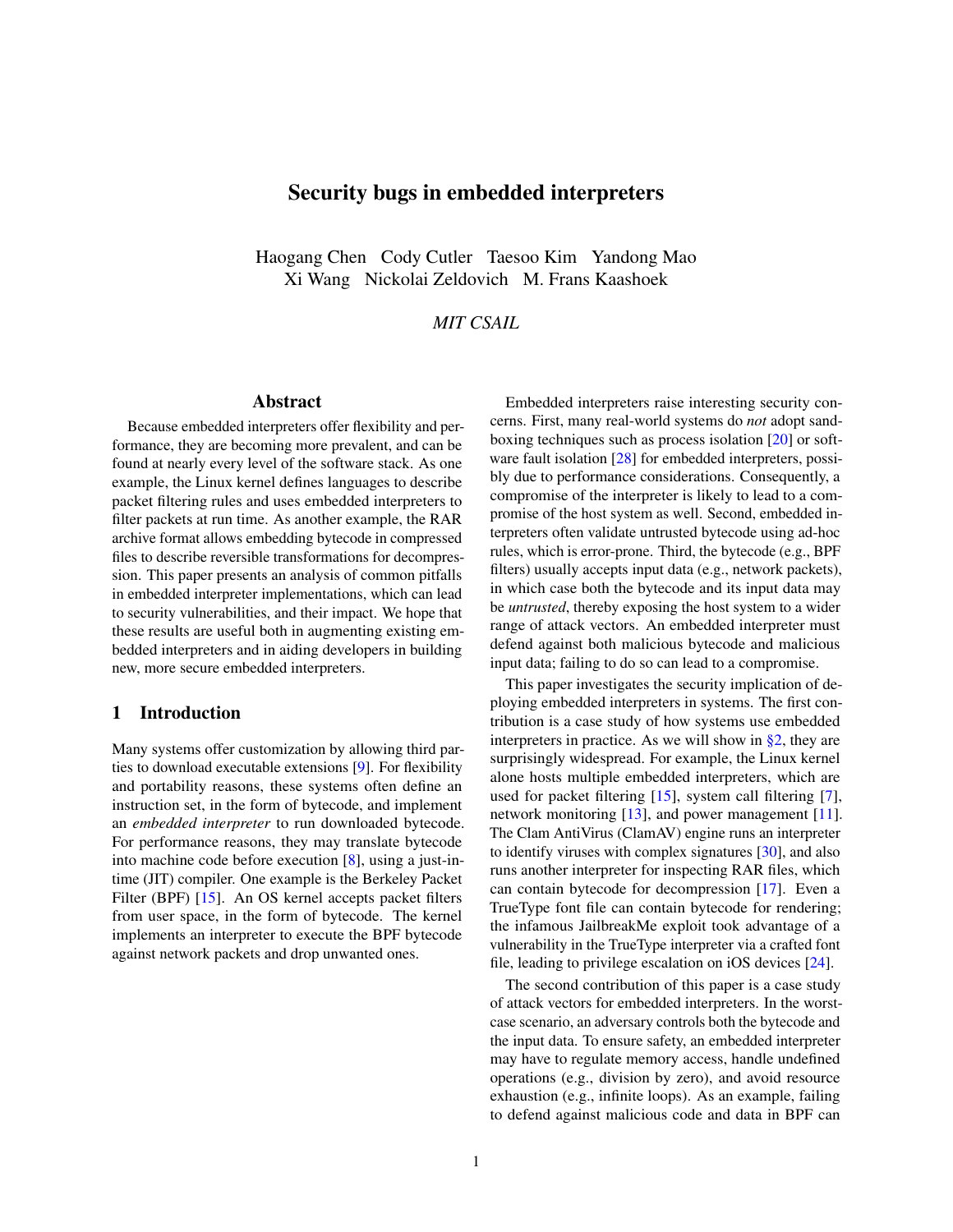lead to kernel vulnerabilities, the consequences of which include crashes, information leaks, and even arbitrary code execution. [§3](#page-2-0) illustrates such vulnerabilities and their attack vectors.

Building on the case study of embedded interpreters, [§4](#page-4-0) summarizes state-of-the-art defense techniques and provides security guidelines. [§5](#page-5-0) discusses research directions for improving the security of embedded interpreters. For example, testing embedded interpreters is challenging because one must consider corner cases in both the bytecode and the input to it. Finally, [§6](#page-5-1) concludes.

### <span id="page-1-0"></span>2 Embedded interpreters

[Figure 1](#page-2-1) summarizes embedded interpreters discussed in this paper. Each interpreter is designed to execute bytecode of a hypothetical machine that aims at solving problems in a specific domain, as detailed next.

Linux Socket Monitoring Interface (INET-DIAG). INET-DIAG is designed for socket monitoring. For example, consider the following ss command [\[13\]](#page-6-6), which monitors sockets with source port in range [21, 1024):

ss 'sport >= :21 and sport < :1024'

The ss command generates the following bytecode and submits it to the kernel:

|                               |     |  | sge 21, L1, rej # if (sport >= 21) goto L1         |  |          |  |
|-------------------------------|-----|--|----------------------------------------------------|--|----------|--|
|                               |     |  | $#$ else                                           |  | goto rej |  |
|                               |     |  | L1: sge 1024, L2, acc # if (sport >= 1024) goto L2 |  |          |  |
|                               |     |  | $#$ else                                           |  | goto acc |  |
| $L2:$ $\overline{\text{imp}}$ | rei |  |                                                    |  |          |  |
| acc: nop                      |     |  | # accept                                           |  |          |  |
| rej:                          |     |  | $#$ reject                                         |  |          |  |

The INET-DIAG interpreter executes the bytecode in the kernel and returns a list of sockets for which the execution reaches "accept" (nop).

The INET-DIAG bytecode supports comparisons and forward jumps, but not backward jumps, to avoid loops. Therefore, the interpreter must check that every jump offset must be positive. Failing to reject bytecode that violates this invariant will lead to infinite loops  $(\S3.1)$ .

Berkeley Packet Filter (BPF). BPF is used in many Unix-like OS kernels to filter link-layer packets [\[15\]](#page-6-2). Recently, the Linux kernel added support for system call filtering via BPF [\[7\]](#page-6-5). BPF uses a register-based virtual machine, which consists of two registers and a small scratch memory. The BPF interpreter executes bytecode to check input data, and returns a boolean result. The Linux kernel also includes a JIT compiler for BPF [\[4\]](#page-6-11). BPF supports integer arithmetic, logical operations, branches, and forward jumps. One example of a malicious operation that

BPF should prevent is division by zero; failing to prevent it leads to a crash  $(\frac{83.2}{3})$ . Since the BPF interpreter supports a memory region, failing to zero the memory before use will leak information of the host system [\(§3.3\)](#page-3-0).

ACPI Machine Language (AML). AML [\[11\]](#page-6-7) defines ACPI control methods, which instruct the OS kernel how to respond to certain power management events. Because AML bytecode is usually loaded from the firmware, it is considered trusted and allowed to do anything, including accessing arbitrary memory, performing device I/O, and invoking any functions in the kernel. The Linux kernel, however, allows user-space applications to override some control methods. If the permission checks in this override mechanism are insufficient, an adversary can inject and execute arbitrary code in the kernel [\(§3.4\)](#page-3-1).

Bitcoin. Bitcoin uses an interpreter to define transactions over its network [\[1\]](#page-6-12). The Bitcoin interpreter is a stack machine. The input, such as public keys, are embedded in its bytecode as constants. The interpreter returns whether a transaction is valid or not. Besides conditional branches, arithmetic, and logical operations, the interpreter also supports many string and cryptographic operations to validate a transaction.

ClamAV. The ClamAV antivirus engine uses LLVMbased bytecode as signatures for polymorphic mal-ware [\[30\]](#page-6-8). LLVM is a register machine that supports arithmetic and logical operations, branches, jumps, and function calls. ClamAV's interpreter and JIT engine sandboxes the bytecode so that all pointers are boundschecked, loops have timeouts, and external function invocations are disallowed.

TrueType and Type 2 Charstring. TrueType defines a hinting language for rendering fonts [\[27\]](#page-6-13). The bytecode manipulates control points in the font outline. The True-Type VM is a stack machine that supports arithmetic and logical operations, branches, loops, and function calls. It also has opcodes to move, align, and interpolate points in various ways. The Type 2 Charstring VM defined in Adobe Type 2 Font [\[12\]](#page-6-14) is similar to TrueType, except that it does not allow jumps and loops.

Universal Decompressor Virtual Machine (UDVM). UDVM [\[19\]](#page-6-15) is used by Wireshark, a packet analyzer, to decompress certain stream protocols. UDVM provides 64 KB of memory and a call stack. It supports arithmetic, logical, and some string operations. These instructions can reference memory directly. UDVM also supports branches and loops. UDVM imposes cycle limits on bytecode based on the length of the input data.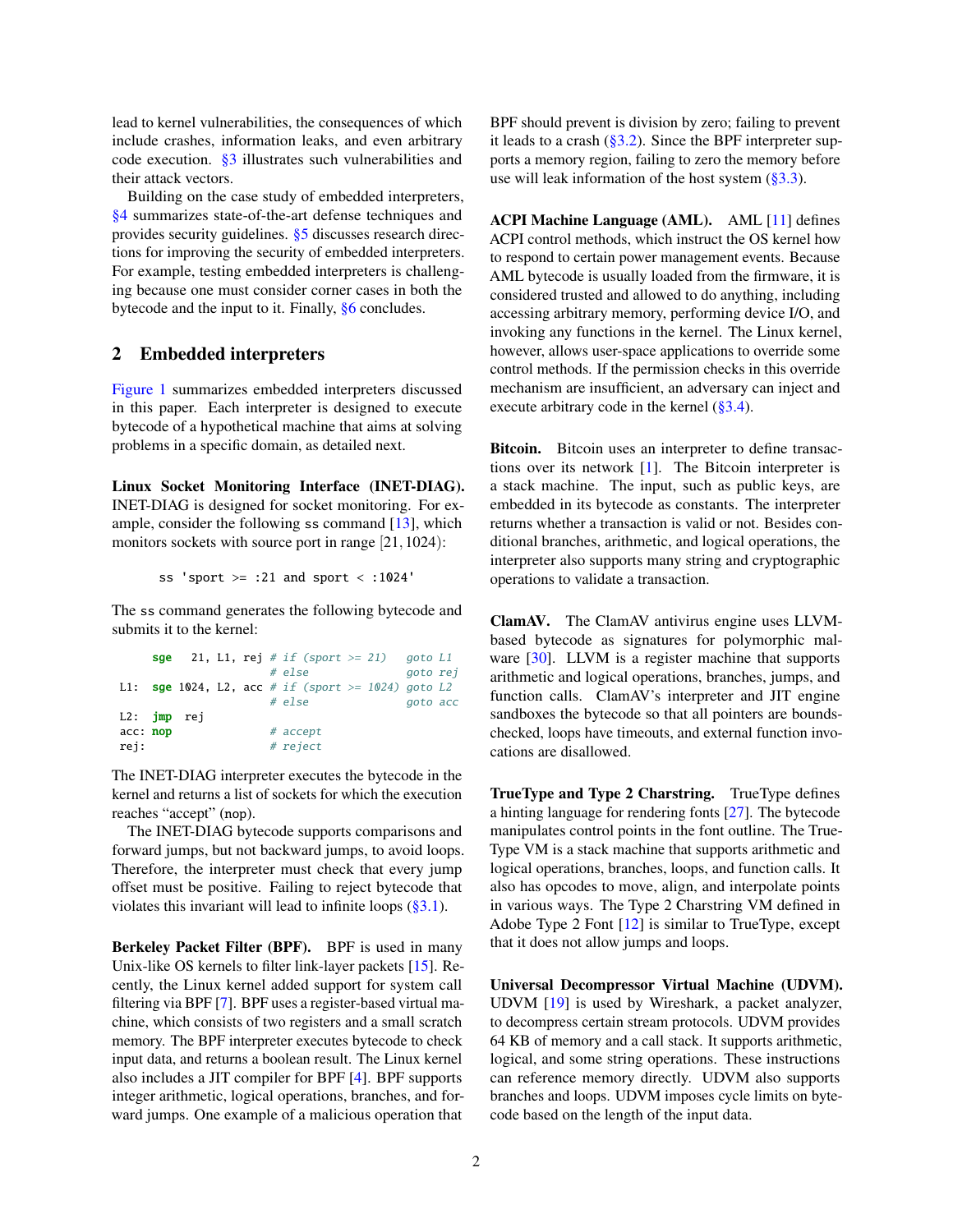| interpreter      | arith. | br. | loop | func. | ext. | ЛΤ | bytecode<br>source | input<br>source | description                          |
|------------------|--------|-----|------|-------|------|----|--------------------|-----------------|--------------------------------------|
| <b>INET-DIAG</b> |        | Y   |      |       |      |    | user space         | kernel          | network monitoring $[13]$            |
| <b>BPF</b>       | Y      | Y   |      |       |      | Y  | user space         | network         | packet & syscall filtering $[7, 15]$ |
| AML              | Y      | Y   | Y    | Y     | Y    |    | firmware           | device          | power management [11]                |
| <b>Bitcoin</b>   | Y      | Y   |      |       |      |    | network            | network         | digital currency $[1, 16]$           |
| ClamAV           | Y      | Y   | Y    | Y     |      | Y  | file & network     |                 | antivirus engine $[30]$              |
| TrueType         | Y      | Y   | Y    | Y     |      |    | file & browser     |                 | font rendering $[26, 27]$            |
| Type 2           | Y      | Y   |      | Y     |      |    | file $&$ browser   |                 | font rendering $[12]$                |
| <b>UDVM</b>      | Y      | Y   | Y    | Y     |      |    | file               | network         | universal decompressor [19]          |
| RarVM            | Y      | Y   | Y    | Y     | Y    |    | file               | file            | decompressor filter $[17]$           |
| Pickle           |        |     |      | Y     | Y    |    | file & network     |                 | data serialization $[18]$            |

<span id="page-2-1"></span>Figure 1: Summary of embedded interpreters and their features. Here "arith." means arithmetic operations; "br." means conditional branches and forward-only jumps; "func." means user-defined functions; "ext." means external function calls; "JIT" indicates whether there is a known JIT implementation.

RarVM. RAR files can contain RarVM bytecode that performs some reversible transformation on input data to increase redundancy [\[17\]](#page-6-9). RarVM is an x86-like register machine. It provides 8 registers and 64 KB of memory with a stack at the top. It supports arithmetic and logical operations, branches, loops, and function calls. RarVM sandboxes its bytecode in a way similar to ClamAV, but allows some external function calls.

Pickle. The Python standard library provides the Pickle [\[18\]](#page-6-18) module for serializing and deserializing Python objects. The Pickle protocol defines a stack interpreter, and executes bytecode to deserialize Python objects. Pickle's input data is embedded in its bytecode program. The Pickle interpreter provides opcodes to manipulate Python objects such as dictionary and list, as well as opcodes to load and invoke external Python libraries. Therefore, inappropriate use of the Pickle library often leads to privilege escalation attacks, or arbitrary code execution in remote machines, as described in [Figure 2.](#page-3-2)

### <span id="page-2-0"></span>3 Vulnerabilities in embedded interpreters

An embedded interpreter that receives bytecode from an untrusted source must validate it before execution. In addition, if input data to the bytecode is also untrusted, the interpreter must execute the bytecode defensively. This section illustrates common vulnerabilities found in embedded interpreters that fail to do so. [Figure 2](#page-3-2) summaries the vulnerabilities studied in this section.

## <span id="page-2-2"></span>3.1 Resource exhaustion

When an embedded interpreter runs bytecode, it should be able to control resource consumption. If the bytecode supports jumps [\[11,](#page-6-7) [17,](#page-6-9) [30\]](#page-6-8), it is possible to construct backward jumps that lead to infinite loops; the interpreter should constrain such jumps. Similarly, if the bytecode supports subroutines, the interpreter should guard against infinite recursion that will lead to stack overflows.

[Figure 3](#page-3-3) shows a vulnerable code snippet, from the INET-DIAG interpreter in the Linux kernel, as well as the corresponding patch. The interpreter increases the instruction pointer by inet\_diag\_bc\_op->yes when the current instruction evaluates to true. To forbid backward jumps, the code defines "yes" as an unsigned integer; but it forgets to validate that yes is non-zero, leaving the interpreter vulnerable to infinite loops.

A general way to constrain infinite loops or infinite recursion is to limit the number of executed instructions and the depth of nested function calls. Every time an instruction is executed or the depth of call stack is increased, the counter is incremented. The interpreter aborts the execution when the counter reaches a limit. In complex interpreters, however, resource consumption can happen in many places in the code. Implementing ad-hoc watchdog counters becomes non-trivial and error-prone, as we can find in CVE-2010-2286 and CVE-2011-3627. Without careful plans for restricting resources, it is hard to avoid DoS in embedded interpreters.

# <span id="page-2-3"></span>3.2 Arithmetic errors

Embedded interpreters that provide arithmetic instructions are prone to arithmetic errors. These errors may come from unexpected arithmetic behaviors of the target machine. For example, when handling a signed division instruction, an interpreter should check that the divisor is non-zero, and that the quotient does not overflow (i.e., not INT\_MIN $/$  - 1); otherwise, the division might trigger a machine exception and potentially result in program termination.

Checking for overflow conditions can be tricky and error-prone [\[29\]](#page-6-19). [Figure 4](#page-3-4) shows the ClamAV interpreter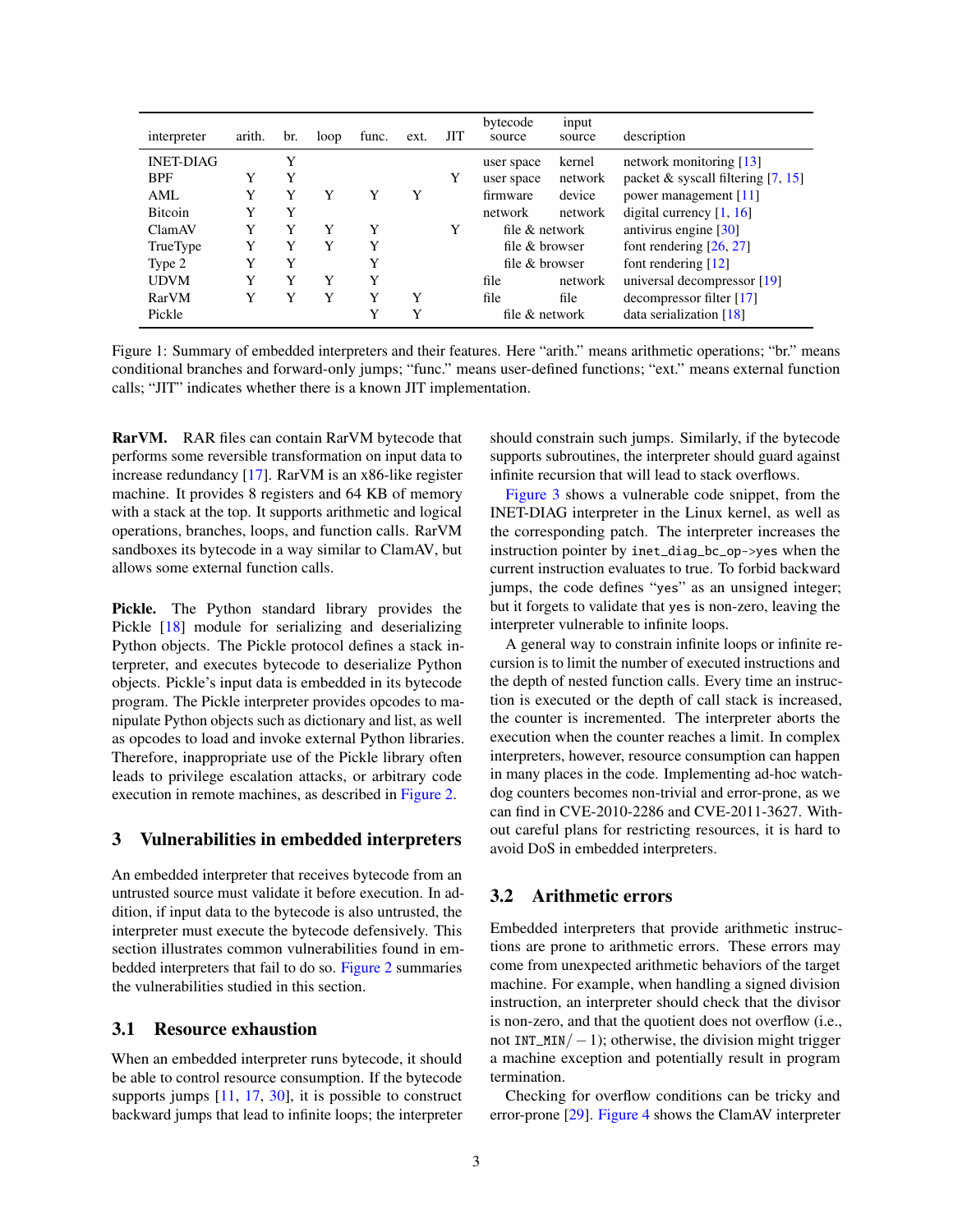| Vulnerability type       | Vulnerabilities | Virtual machine  | Software               |  |
|--------------------------|-----------------|------------------|------------------------|--|
| Resource exhaustion      | CVE-2010-2286   | <b>UDVM</b>      | Wireshark              |  |
|                          | CVE-2010-3880   | <b>INET-DIAG</b> | Linux                  |  |
|                          | CVE-2011-2213   | <b>INET-DIAG</b> | Linux                  |  |
|                          | CVE-2011-3627   | <b>LLVM</b>      | ClamAV                 |  |
| Arithmetic errors        | CVE-2010-5137   | <b>Bitcoin</b>   | bitcoind               |  |
|                          | CVE-2007-3725   | RarVM            | ClamAV                 |  |
| Information leak         | CVE-2010-4158   | <b>BPF</b>       | Linux                  |  |
|                          | CVE-2012-3729   | <b>BPF</b>       | Apple iOS              |  |
| Arbitrary code execution | CVE-2010-4347   | AML              | Linux                  |  |
|                          | CVE-2011-1021   | AML              | Linux                  |  |
|                          | CVE-2011-2520   | Pickle           | Fedora firewall config |  |
|                          | CVE-2012-4406   | Pickle           | Openstack-Swift        |  |
| Memory corruption        | CVE-2010-2995   | <b>UDVM</b>      | Wireshark              |  |
|                          | CVE-2010-2520   | <b>TrueType</b>  | FreeType               |  |
|                          | VU#662243       | RarVM            | Sophos Antivirus       |  |

<span id="page-3-2"></span>Figure 2: Examples of vulnerabilities of embedded interpreters.

```
struct inet_diag_bc_op {
    unsigned char code; // opcode
    unsigned char yes; // instruction length
    unsigned short no; // conditional jump offset
};
const void *bc = bytecode;
while (len > 0) {
    struct inet_diag_bc_op *op = bc;
    ...
    \textbf{if} (op->yes < min_len // min_len is at least 4
        || op->yes > len + 4 || op->yes & 3)
+ return -EINVAL;
    bc == op->yes;len -= op->yes;
}
```
<span id="page-3-3"></span>Figure 3: The patch that fixes CVE-2011-2213. The vulnerability was missing validation of INET-DIAG instructions in the Linux kernel, which results in infinite loop if op->yes is zero.

attempting to verify division operands but mistakenly mixing up the dividend and divisor, allowing a denial-ofservice attack. Similarly, a proposed patch to "fix" the DragonFlyBSD bug #1748 [\[6\]](#page-6-20) was incorrect, allowing specially crafted BPF filters to cause a kernel panic.

Bit shifts can also lead to arithmetic errors. For example, CVE-2010-5137 shows that a missing check of an oversized shift amount causes Bitcoin to crash on some machines when processing a transaction containing a leftshift opcode.

# <span id="page-3-0"></span>3.3 Information leak

When an embedded interpreter exposes unintended information to the bytecode in its input or in its execution environment, malicious users can extract this information by crafting bytecode and observing the result of its ex-

case OP\_SDIV: {  $int64_t a = BINOPS(0); // dividend$  $int64_t b = BIN0PS(1); // divisor$ if  $(b == 0 || (a == -1 \& b == INT64_MIN))$ return CL\_EBYTECODE; value- $>v = a / b$ ; break; }

<span id="page-3-4"></span>Figure 4: Incorrect handling of the signed division opcode in ClamAV's interpreter. The correct check to avoid signed division overflow should swap a and b (i.e.,  $a == INT64_MIN & b == -1$ .

ecution. This type of vulnerability often happens when an embedded interpreter simulates register files, scratch memory, or uses a stack for executing the bytecode. If these buffers were not properly initialized, malicious bytecode could output uninitialized values and obtain sensitive information about the host system.

[Figure 5](#page-4-1) shows code from the BPF interpreter in the OpenBSD kernel, which did not zero out the mem array on the kernel stack. A malicious filter might return the value of an unused memory slot as the number of accepted bytes, potentially exposing kernel randomness to userspace, and thereby breaking security mechanisms that depend on randomness, such as Address Space Layout Randomization (ASLR) [\[23\]](#page-6-21). A similar vulnerability (CVE-2012-3729) was discovered in the Linux kernel.

#### <span id="page-3-1"></span>3.4 Arbitrary code execution

Enabling external calls breaks the isolation between the interpreter and the host system, and can lead to arbitrary code execution in the host system if not carefully designed. Unless both the bytecode and the input come from trusted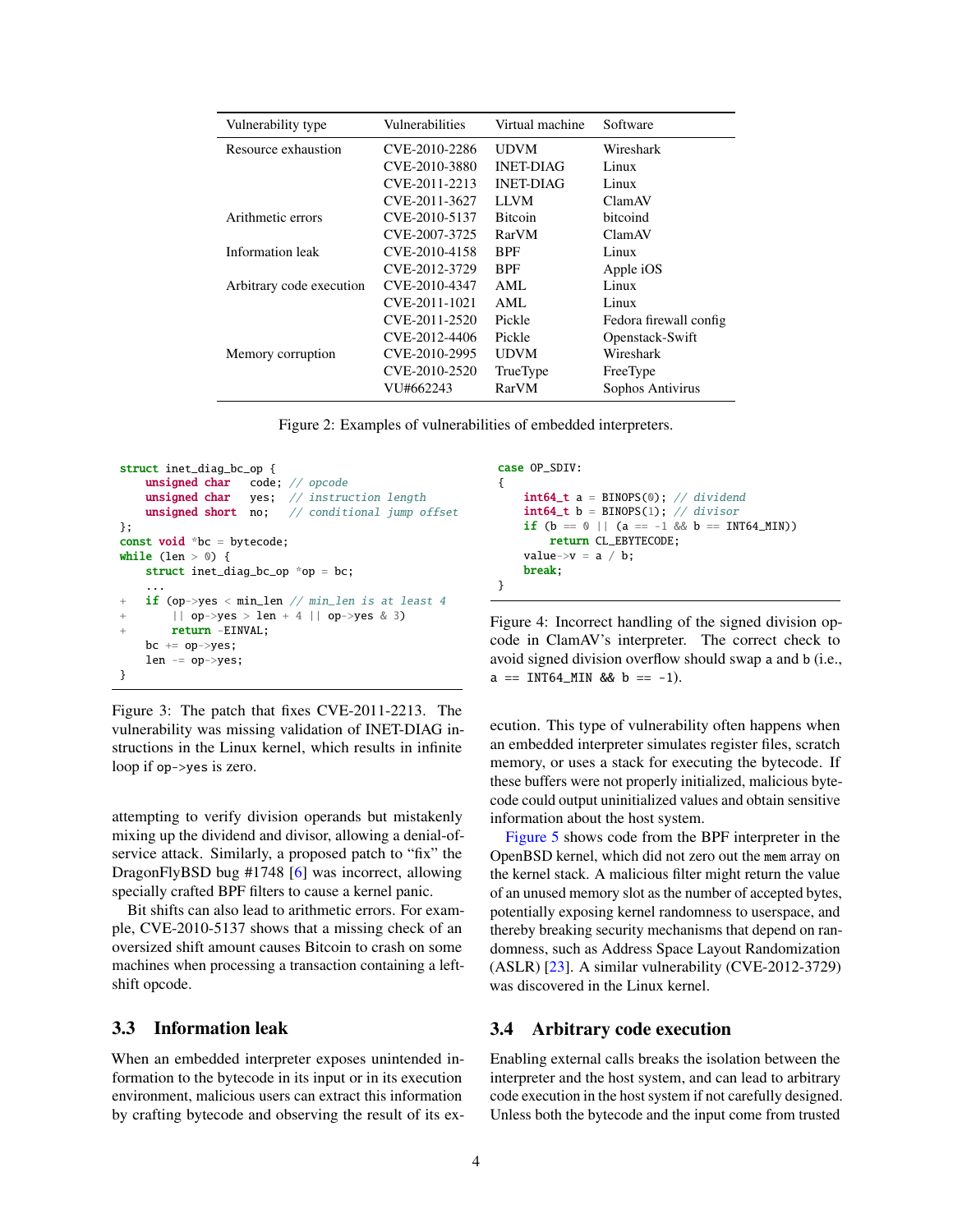```
u_int bpf_filter(pc, p, wirelen, buflen)
{
    ...
   u_int32_t mem[BPF_MEMWORDS]; // scratch memory
   bzero(mem, sizeof(mem));
   ... // run the filter
}
```
<span id="page-4-1"></span>Figure 5: CVE-2012-3729: OpenBSD BPF filters loading from uninitialized scratch memory (mem array) could leak sensitive information from the kernel stack. The patch initializes it with bzero.

```
while ( ip \langle limit ) {
    CFF\_Operator op = *ip++;FT_Fixed *args = decoder->top;
    ... // handling op, which may change args
    decoder->top = args;if (decoder->top - stack >= CFF_MAX_OPERANDS)
        goto Stack_Overflow;
}
```
<span id="page-4-2"></span>Figure 6: CVE-2010-1797: Stack-based buffer overflow in FreeType. The Type 2 Charstring interpreter forgets to validate the stack pointer after processing an operator.

sources, the embedded interpreter should have a clear plan for isolating the execution of the bytecode.

For example, Linux's AML interpreter can invoke any kernel functions. Usually this is not a problem because the AML bytecode comes from firmware in trusted hardware. However, when a kernel developer accidentally exposed the custom control method interface to unauthorized users, the lack of isolation in the AML interpreter resulted in a severe vulnerability (CVE-2010-4347).

Another example is the notorious Pickle module in Python. The Pickle interpreter defines GLOBAL and REDUCE opcodes that provide the capability for importing and running arbitrary builtin Python libraries. Many Python developers are unaware of the security implications, and use Pickle to deserialize objects from untrusted sources, thereby permitting remote code execution  $[25]$ , such as CVE-2012-4406 and CVE-2011-2520.

### 3.5 Memory corruption

Many embedded interpreters are written in an unsafe language, and programming errors can lead to memory corruption errors. Examples include mishandling of the execution stack [\(Figure 6\)](#page-4-2), omitting bounds checks when executing string operations, etc. We do not dive further into these problems since they are the result of implementation errors, as opposed to design issues specific to embedded interpreters.

# 3.6 JIT spraying

In order to speed up execution, some embedded interpreters [\[15,](#page-6-2) [30\]](#page-6-8) use a JIT engine to compile their bytecode into native instructions. JITted bytecode introduces a new attack vector called JIT spraying [\[2,](#page-6-23) [21\]](#page-6-24), in which attackers encode shell code as constants in benign-looking bytecode. These constants can be strung together to form code gadgets that facilitate return-oriented programming [\[22\]](#page-6-25).

For example, when specially constructed BPF bytecode is compiled and loaded into the kernel, attackers can trigger another memory corruption vulnerability, and jump into the middle of the JIT-compiled code, where the attacker-controlled constants are interpreted as native machine instructions.

JIT spraying works for two reasons. First, JITted bytecode usually resides in pages which are concurrently writable and executable. This can effectively disable existing protection techniques, such as DEP (Data Execution Prevention) and SMEP (Supervisor Mode Execution Protection) [\[14\]](#page-6-26). Second, JIT engines transform bytecode from untrusted sources in a rather predictable way. Attackers can force the JIT engine to generate many copies of the same gadget throughout the memory, diminishing the protection provided by ASLR [\[23\]](#page-6-21).

### <span id="page-4-0"></span>4 Security guidelines

[§3](#page-2-0) shows that it is non-trivial to design and implement a secure embedded interpreter. In this section, we suggest some guidelines for improving the security of embedded interpreters.

Process isolation. When performance is *not* a critical factor, one can consider securing an embedded interpreter via process isolation. For example, web browsers such as Chrome [\[20\]](#page-6-3) isolate the execution of JavaScript for different web pages in separate OS processes. As another example, RarVM bytecode can execute in a dedicated process because the overhead of creating a process is amortized over the cost of decompressing a RAR file.

This approach has several limitations. First, it incurs performance overhead due to inter-process communication (IPC), which makes it less appropriate for performance-critical applications such as packet filtering. Second, it cannot prevent semantic bugs, where a compromised interpreter can produce wrong results (e.g., incorrect files decompressed from RarVM). Third, process isolation is difficult to apply inside OS kernels.

Limiting resource consumption. If an embedded interpreter runs within the context of the host system, it is critical to ensure that the execution of bytecode does not exhaust the host system's resources. In particular, in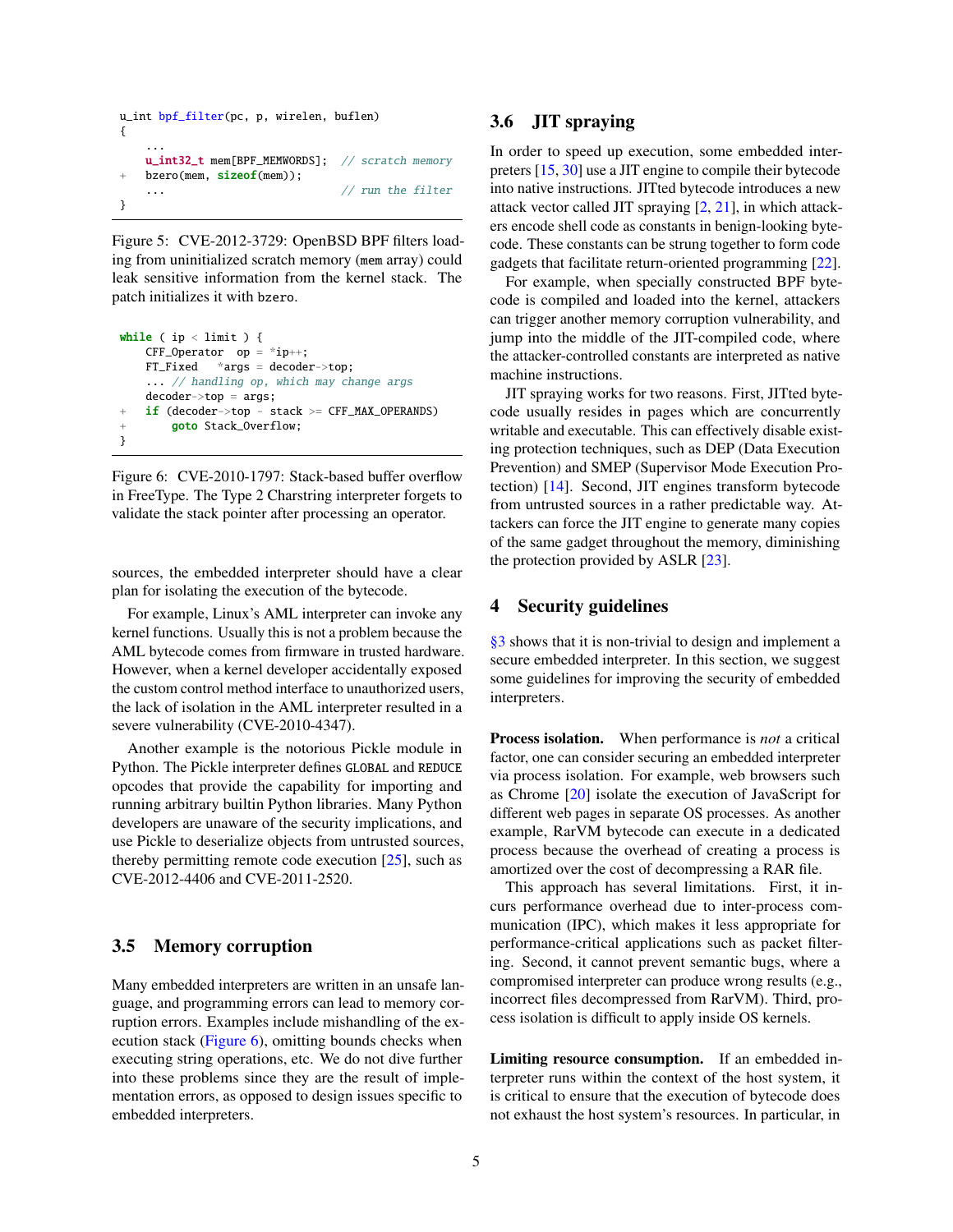order to provide jumps or subroutines, interpreters should have a plan for monitoring and constraining the processor time and memory that bytecode utilizes. Whenever the bytecode violates the resource utilization policy, the interpreter should be able to detect and reclaim allocated resources, thereby avoiding DoS attacks on the host system. As illustrated by INET-DIAG and BPF, allowing only forward jumps, or limiting the number of executed instructions or execution time is necessary to constrain the resource usage of embedded interpreters.

Limiting feature sets. One interesting observation is that the more expressive a bytecode design is, the more invariants an interpreter implementation must maintain, which consequently enables a wider range of possible attack vectors. A developer designing an embedded interpreter should consider the trade-off between flexibility and security in their design. For instance, Bitcoin chose to disable certain instructions [\[1\]](#page-6-12) to reduce attack vectors after several arithmetic errors were discovered in its implementation (see  $\S3.2$ ). In this vein, INET-DIAG, which does not support arithmetic operations by design, is more immune to arithmetic errors such as division by zero. If the embedded interpreter needs to provide a Turingcomplete instruction set, extra care should be taken in its implementation.

Limiting calls to host. When a bytecode program needs to interact with or to process external input given by the host machine, interpreters should define a clean interface between them. For example, in designing a new Pickle protocol, one could define a set of safe Python libraries that Pickle programs can invoke. Unlike Pickle, BPF bytecode has a clean input and output interface to a host machine; it takes a packet as the input, and outputs a bit indicating whether the input packet is filtered or not.

#### <span id="page-5-0"></span>5 Research problems

Testing embedded interpreters. Symbolic testing tools such as KLEE [\[3\]](#page-6-27) and SAGE [\[10\]](#page-6-28) explore code paths and construct input data to trigger bugs. To make those tools effective in testing bytecode interpreters with high coverage, one needs to consider how to construct not only untrusted input data, but also untrusted bytecode, as control flow decisions in interpreters are highly dependent on the bytecode, and symbolically exploring all the paths can easily lead to path explosion.

For example, a naïve approach is to generate a random bytecode program for testing. However, this bytecode program is likely to be malformed and simply rejected by the interpreter, and thus is ineffective for exploring code paths of the interpreter's implementation. An alternative approach is to develop a specific generator tailored for each interpreter. How to effectively derive bytecode instances that have both high coverage and little path duplication remains an open problem.

Moreover, the prevalence of JIT compilation poses another intriguing research problem: how to systematically test the correctness of JITted bytecode? The traditional symbolic testing paradigm does not fit JIT schemes well because the generated native code, which itself is the output of the symbolic bytecode, also needs to be symbolically executed. Scheduling heuristics are necessary to explore "interesting" bytecode programs first, instead of naïvely checking all possible bytecode programs. Furthermore, to symbolically execute JITted bytecode, one needs to model the symbolic engine at the native machine instruction level. An alternative may be to transform the machine code back to some intermediate representation, and then prove its equivalence to the original bytecode.

Build extensible interpreters. Since it is error-prone to build an interpreter from scratch, one strategy is to reuse sound bytecode formats and construct an extensible interpreter, which consists of reusable components, similar to the Xoc extensible compiler [\[5\]](#page-6-29). Developers can build and customize an interpreter by choosing a set of components, such as whether the interpreter supports integer arithmetic, or whether it allows loops. For example, Seccomp [\[7\]](#page-6-5), a security mechanism for isolating processes, reuses the existing BPF interpreter to run BPF bytecode for specifying system call filtering rules, instead of implementing an interpreter from scratch. One research question is whether a single extensible interpreter can address sometimes-conflicting requirements of different use cases, such as minimal runtime complexity, high throughput, low latency for short bytecode, performance isolation, and support for general-purpose C-like programs.

# <span id="page-5-1"></span>6 Conclusion

In this paper, we analyzed security bugs found in embedded interpreters, classified their effects, and suggested ways to reduce common vulnerabilities. We hope our results can shed some light on how to design secure embedded interpreters in the future.

### Acknowledgments

Thanks to the anonymous reviewers for their feedback. This work was supported by the DARPA Clean-slate design of Resilient, Adaptive, Secure Hosts (CRASH) program under contract #N66001-10-2-4089, and by NSF award CNS-1053143.